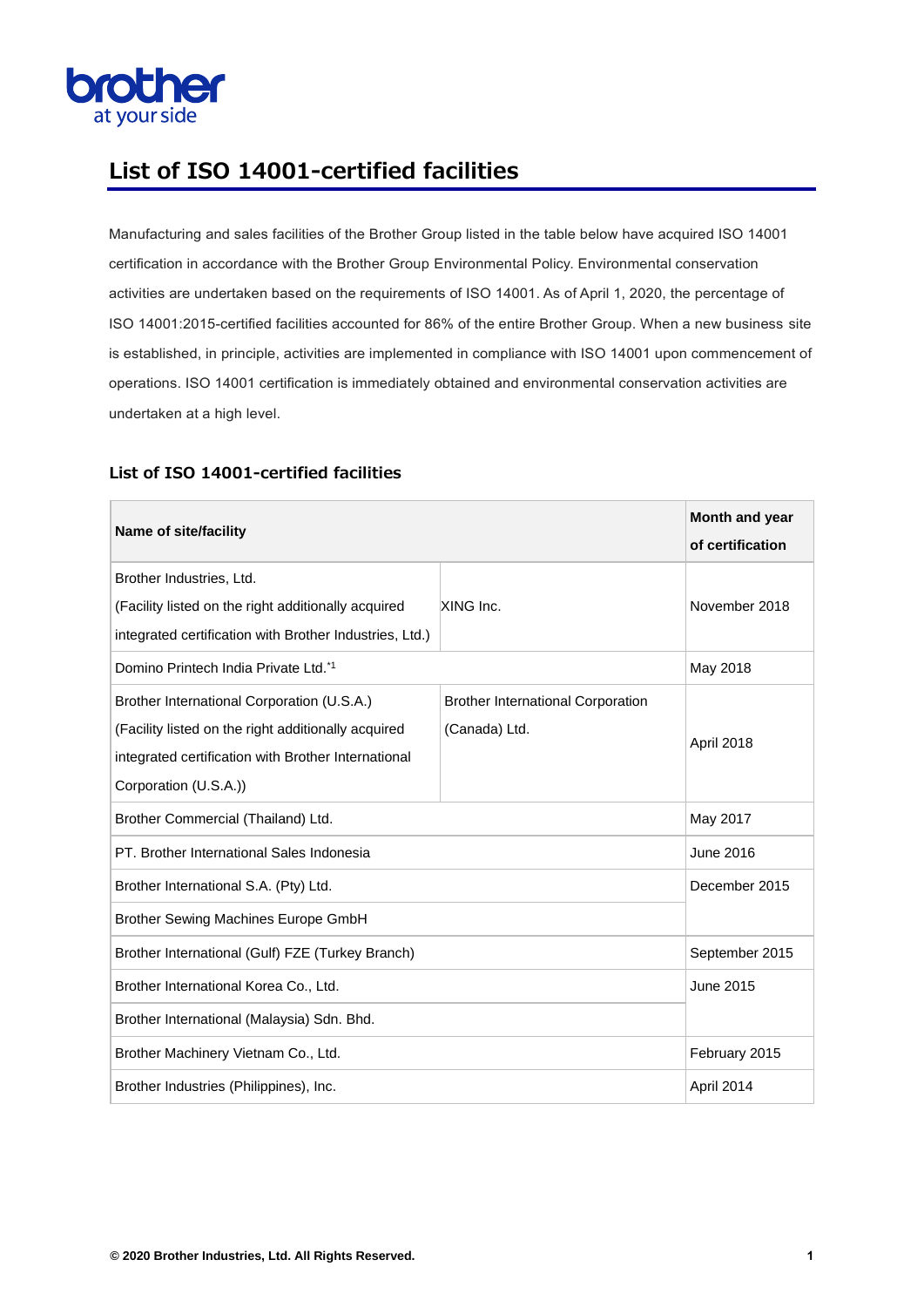# **brother**

| Brother International Corporation (U.S.A.)           | Brother Mobile Solutions, Inc.          | December 2013    |
|------------------------------------------------------|-----------------------------------------|------------------|
| (Facility listed on the right additionally           | Nefsis Corporation*2                    |                  |
| acquired integrated certification with Brother       |                                         |                  |
| International Corporation (U.S.A.))                  |                                         |                  |
| Brother Machinery Shanghai Ltd.                      |                                         |                  |
| XING Inc.                                            |                                         | <b>July 2013</b> |
| Brother Central and Eastern Europe GmbH              | Brother International CZ s.r.o.*3       | May 2013         |
| (Facility listed on the right additionally acquired  | (Currently: Brother Central and         |                  |
| integrated certification with Brother Central and    | Eastern Europe GmbH (Czech              |                  |
| Eastern Europe GmbH.)                                | Branch))                                |                  |
| <b>Brother LLC</b>                                   |                                         | April 2013       |
| Brother Industries Saigon, Ltd.                      |                                         | August 2012      |
| Brother Central and Eastern Europe GmbH              | Brother International GmbH (Austrian    | May 2012         |
| (Two facilities listed on the right additionally     | Branch)                                 |                  |
| acquired integrated certification with Brother       | Brother Polska Sp. z o.o. <sup>*3</sup> |                  |
| Central and Eastern Europe GmbH.)                    | (Currently: Brother Central and         |                  |
|                                                      | Eastern Europe GmbH (Poland             |                  |
|                                                      | Branch))                                |                  |
| <b>Brother Nordic A/S</b>                            | <b>Brother Nordic A/S</b>               | April 2011       |
| (Four facilities listed on the right acquired        | Brother Finland, branch of Brother      |                  |
| integrated certification with Brother Nordic A/S.)   | Nordic A/S                              |                  |
|                                                      | Brother Norway, branch of Brother       |                  |
|                                                      | Nordic A/S                              |                  |
|                                                      | Brother Sweden, branch of Brother       |                  |
|                                                      | Nordic A/S                              |                  |
| Brother International Corporation (U.S.A.)           | Brother Industries (U.S.A.) Inc.        | March 2011       |
| (Two facilities listed on the right additionally     | Brother International del Peru S.A.C.   |                  |
| acquired integrated certification with Brother       |                                         |                  |
| International Corporation (U.S.A.))                  |                                         |                  |
| Brother International (HK) Ltd.                      |                                         | February 2011    |
| Brother International (Gulf) FZE                     |                                         | May 2010         |
| <b>Brother International Philippines Corporation</b> |                                         | February 2010    |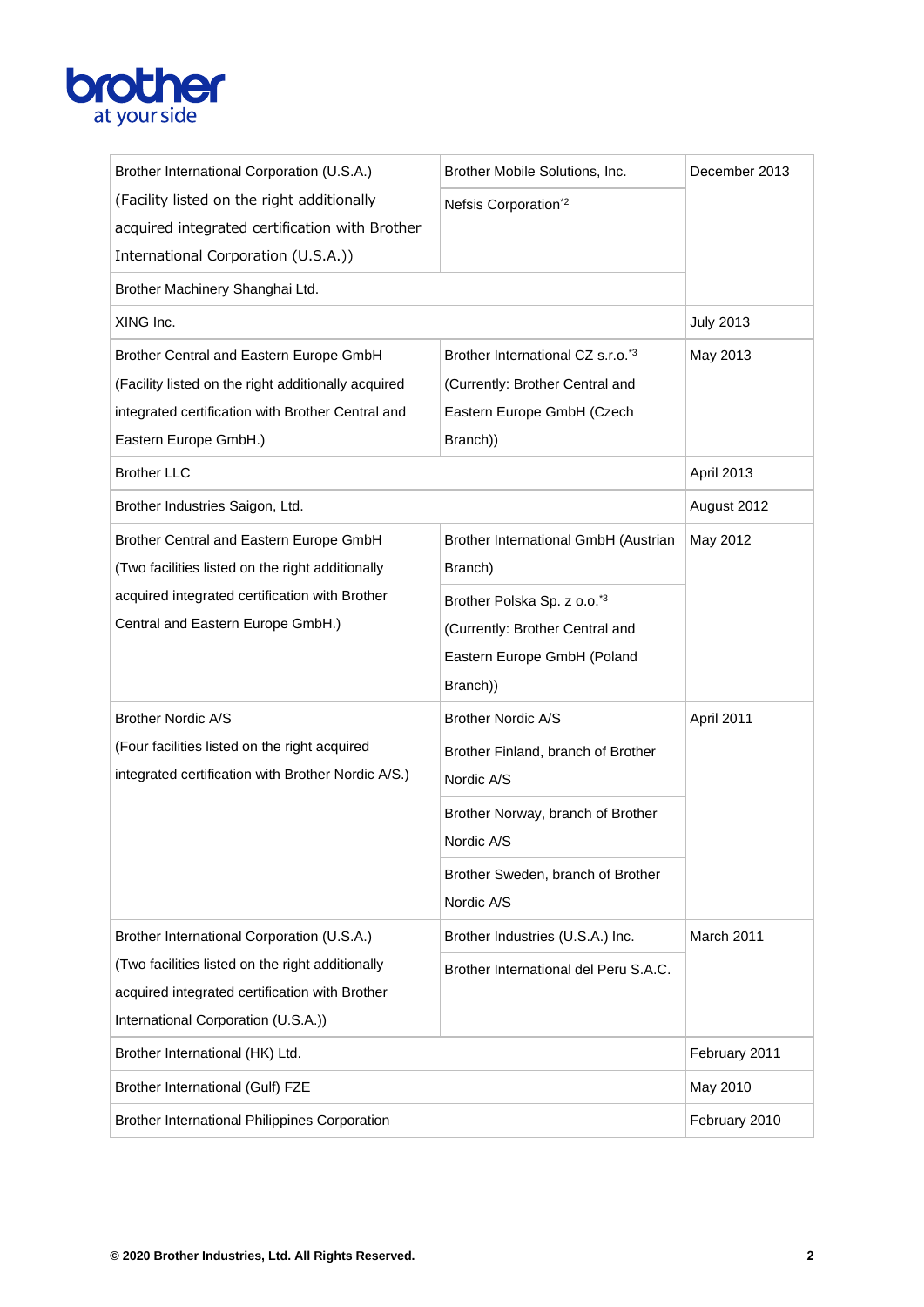

| Brother Internationale Industriemaschinen GmbH                                              |                                                          | April 2009       |
|---------------------------------------------------------------------------------------------|----------------------------------------------------------|------------------|
| Brother International Austria GmbH (Currently: Brother Central and Eastern Europe GmbH)     |                                                          |                  |
| Brother International Corporation (U.S.A.)<br>(Four facilities listed on the right acquired | Brother International de Mexico, S.A.<br>de C.V.         |                  |
| integrated certification with Brother International                                         | Brother International Corporation do                     |                  |
| Corporation (U.S.A.))                                                                       | Brasil, Ltda.                                            |                  |
|                                                                                             | Brother International de Chile, Ltda.                    |                  |
|                                                                                             |                                                          |                  |
|                                                                                             | Brother International Corporation de<br>Argentina S.R.L. |                  |
| Brother Industries (Vietnam) Ltd.                                                           |                                                          | March 2009       |
| Brother International (Belgium) NV/SA                                                       |                                                          |                  |
| Brother (China) Ltd.                                                                        |                                                          | December 2008    |
| Brother Industries, Ltd.                                                                    | Brother Sales, Ltd.                                      | November 2008    |
| (Two facilities listed on the right acquired integrated                                     | <b>Brother International Corporation</b>                 |                  |
| certification with Brother Industries, Ltd.)                                                |                                                          |                  |
| Brother Industries (Slovakia) s.r.o.                                                        |                                                          | October 2008     |
| Brother (Schweiz) AG                                                                        |                                                          | September 2008   |
| Brother International Singapore Pte. Ltd.                                                   |                                                          | August 2008      |
| Brother International Corporation (Ireland) Ltd.                                            |                                                          |                  |
| (Currently: Brother Ireland DAC)                                                            |                                                          |                  |
| Brother International (Denmark) A/S                                                         |                                                          |                  |
| (Currently: Brother Nordic A/S)                                                             |                                                          |                  |
| Brother Norge A.S.                                                                          |                                                          | <b>July 2008</b> |
| (Currently: Brother Norway, branch of Brother Nordic A/S)                                   |                                                          |                  |
| Brother International (Sweden) A.B.                                                         |                                                          |                  |
| (Currently: Brother Norway, branch of Brother Nordic A/S)                                   |                                                          |                  |
| <b>Brother France SAS</b>                                                                   |                                                          | <b>June 2008</b> |
| Brother International (Aust.) Pty. Ltd.                                                     |                                                          | May 2008         |
| <b>Brother Finland Oy</b>                                                                   |                                                          | April 2008       |
| (Currently: Brother Norway, branch of Brother Nordic A/S)                                   |                                                          |                  |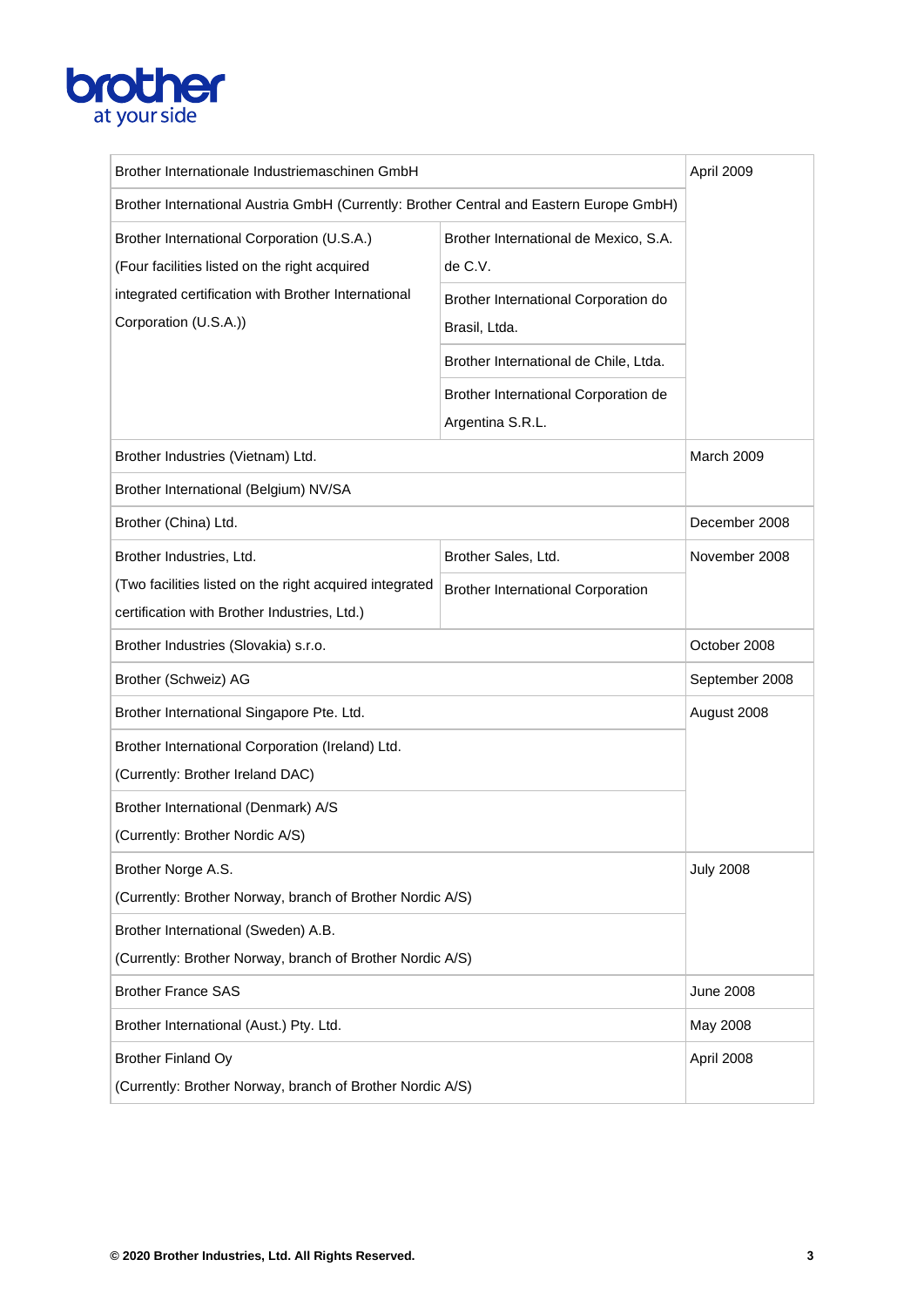## **brother**

| <b>Brother International GmbH</b>                                    |                                       | March 2008       |
|----------------------------------------------------------------------|---------------------------------------|------------------|
| Brother International Corporation (U.S.A.)                           | NJ office                             |                  |
|                                                                      | CA office                             |                  |
|                                                                      | IL office                             |                  |
| Brother Iberia, S.L.U.                                               |                                       |                  |
| Brother Italia S.p.A.                                                |                                       | January 2008     |
| Brother International (NZ) Ltd.                                      |                                       | <b>July 2007</b> |
| Brother International Europe Ltd.                                    |                                       | March 2007       |
| Brother Sewing Machine Xian Co., Ltd.*4                              |                                       | <b>June 2006</b> |
| (Currently: Brother Machinery Xian Co., Ltd.)                        |                                       |                  |
| Brother Logitec Ltd.                                                 |                                       | May 2006         |
| Brother International (Nederland) B.V.                               |                                       | March 2006       |
| Brother Sewing Machine (Shanghai) Co., Ltd.*5                        |                                       | December 2005    |
| Brother U.K. Ltd.                                                    |                                       | February 2005    |
| Domino China Ltd.*1                                                  |                                       | November 2004    |
| Brother Industries (Shenzhen), Ltd. <sup>*6</sup>                    |                                       | <b>June 2004</b> |
| (Currently: Brother Technology (Shenzhen) Ltd.)                      |                                       |                  |
| Mie Brother Precision Industries, Ltd.                               |                                       | December 2003    |
| Domino Amjet Inc.*1                                                  |                                       | October 2003     |
| Brother Tennessee <sup>*</sup>                                       |                                       | December 2002    |
| (Brother Industries (U.S.A.) Inc.)                                   |                                       |                  |
| * Registered facility name when ISO 14001 certification was acquired |                                       |                  |
| Brother Industries, Ltd.                                             | Acquired integrated certification for | November 2002    |
|                                                                      | the headquarters and manufacturing    |                  |
|                                                                      | facilities in Japan                   |                  |
| Domino U.K. Ltd.*1                                                   |                                       | <b>July 2001</b> |
| Zhuhai Brother Industries, Co., Ltd.                                 |                                       |                  |
| Brother Industries, Ltd.                                             | Headquarters / Research &             | March 2001       |
|                                                                      | <b>Development Center</b>             |                  |
| Brother Industries, Ltd.                                             | Momozono Manufacturing Facility       | December 2000    |
| Nissei Corporation*7                                                 |                                       |                  |